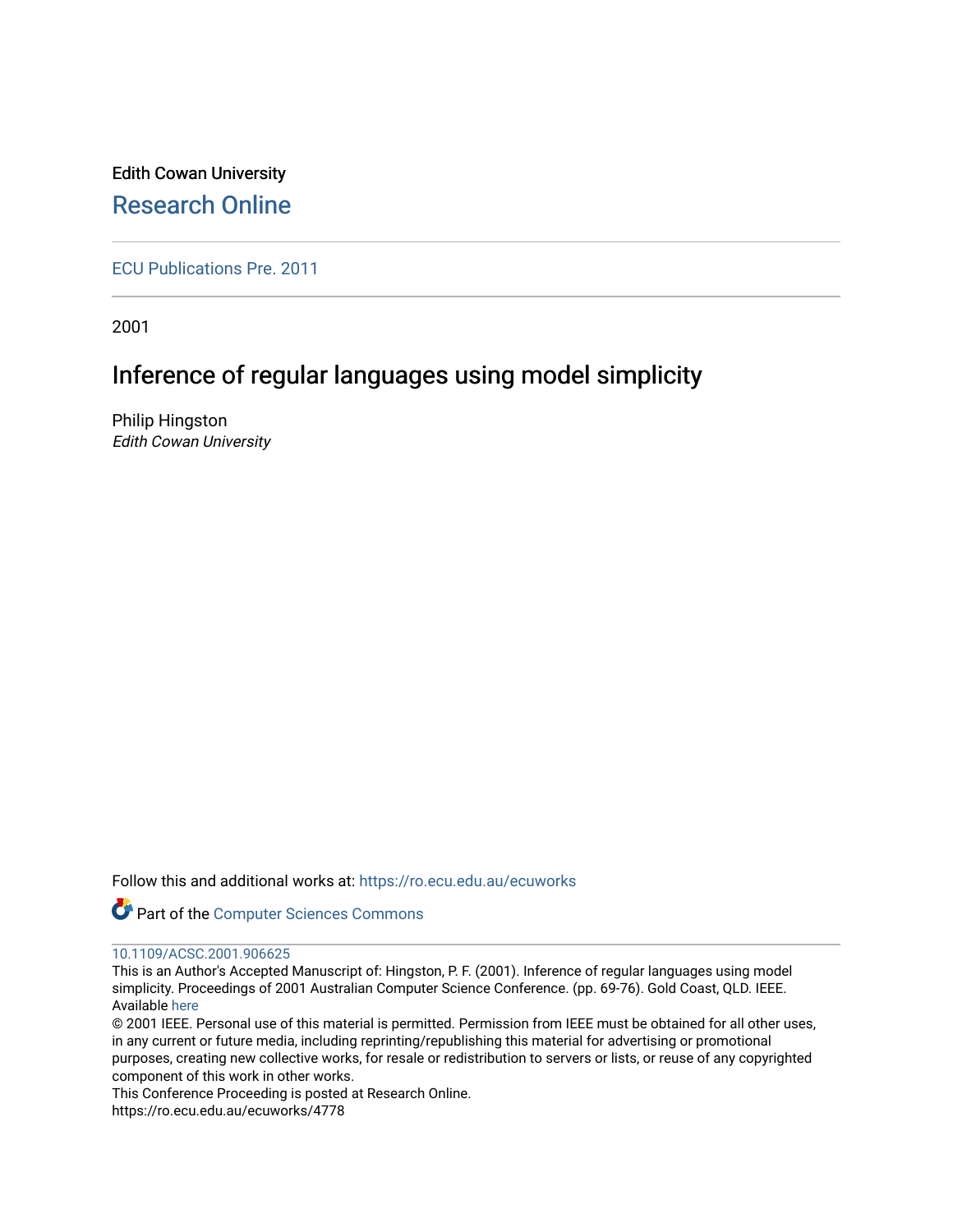# **Inference of Regular Languages using Model Simplicity**

*Philip Hingston Edith Cowan University p .hingston@ecu .edu.au* 

## **Abstract**

*We describe an approach that is related to a number of existing algorithms for the inference of a regular language from a set of positive (and optionally also negative) examples. Variations on this approach provide a family of algorithms that attempt to minimise the complexity of a description of the example data in terms of a finite state automaton model.* 

*Experiments using a standard set of small problems show that this approach produces satisfactory results when positive examples only are given, and can be helpful when only a limited number of negative examples is available. The results also suggest that improved algorithms will be needed in order to tackle more challenging problems, such as data mining and exploratory sequential analysis applications.* 

*Key words:* grammatical inference, Minimum Message Length principle

#### **1. Introduction**

The inference of regular languages has important applications in fields such as exploratory sequential analysis, artificial intelligence, pattern recognition and data mining. In this paper, we describe an algorithm framework encompassing a number of existing approaches to the problem, and show, through examples with a standard set of benchmark problems, how these algorithms perform.

There are two main classes of algorithms for grammatical inference, depending on whether there are both positive and negative examples from the target language, or positive examples only. In the former case, "exact" methods are available, with guaranteed convergence, provided sufficient examples of the right kind are given. In the latter case, "heuristic" methods must be employed. While some **of** the more abundant applications are of the second kind, heuristic algorithms have not received as much attention as exact ones to date. One of the aims of the work presented here is to start to understand the strengths and weaknesses of the heuristic search approach to inference.

The structure of the paper is as follows. We fist review the relevant theory of finite state automata and regular languages, and then describe the induction problem and summarise the main approaches to its solution in terms of this theory. Next we explain the concept of Minimum Message Length as a model selection tool, and how we compute it for finite state automata. Then we describe the basic algorithm and its extension to include negative examples, and note some possible improvements. Finally, some experimental results on the performance of the algorithm are presented.

## **2. Theory of FSA**

In this section we review the basic theory of finite state automata and their relationship with regular languages. A *finite state automaton* **(FSA)** is a quintuple *A* =  $\langle Q, S, q_0, F, \text{next} \rangle$ , where  $Q$  is a finite set of states, S a finite set of symbols,  $q_0 \in Q$  is the start state,  $F \subseteq Q$  is the set of final states, and *next:*  $Q \times S \rightarrow Q$  is a partial mapping called the *state transition function.* The elements of *next*  are called transitions. If the mapping is deterministic (i.e. if there is at most one transition for a given *Q,S*  combination), then *A* is also said to be deterministic. In this paper we consider only deterministic **FSA's.** 

*An* FSA, **A,** models a process that begins in the start state, and at each step chooses a transition  $(q, s) \rightarrow q'$ where  $q$  is the current state, outputs the symbol  $s$ , and moves to state  $q'$ . The process can stop at any final state. In the course of this computation, a string of symbols is output. The set of such strings is the language *generated by A.* One can also view the symbols as inputs: *A* begins in the start state, and at each step, the next input symbol determines the next state via the state transition function. If there is no transition from the current state with the given input symbol, the computation fails. If the computation succeeds, and finishes with **A** in **a** final state, then the string is *accepted by A.* The set of such strings **is**  the *language accepted by A* (and **is** the same **as** the language generated by *A).* 

A basic result **of** automata theory states that a language is regular if and only if it is accepted by (or, equivalently, generated by) an **FSA.** In particular, for any finite set of strings, there is an **FSA** that accepts exactly that set of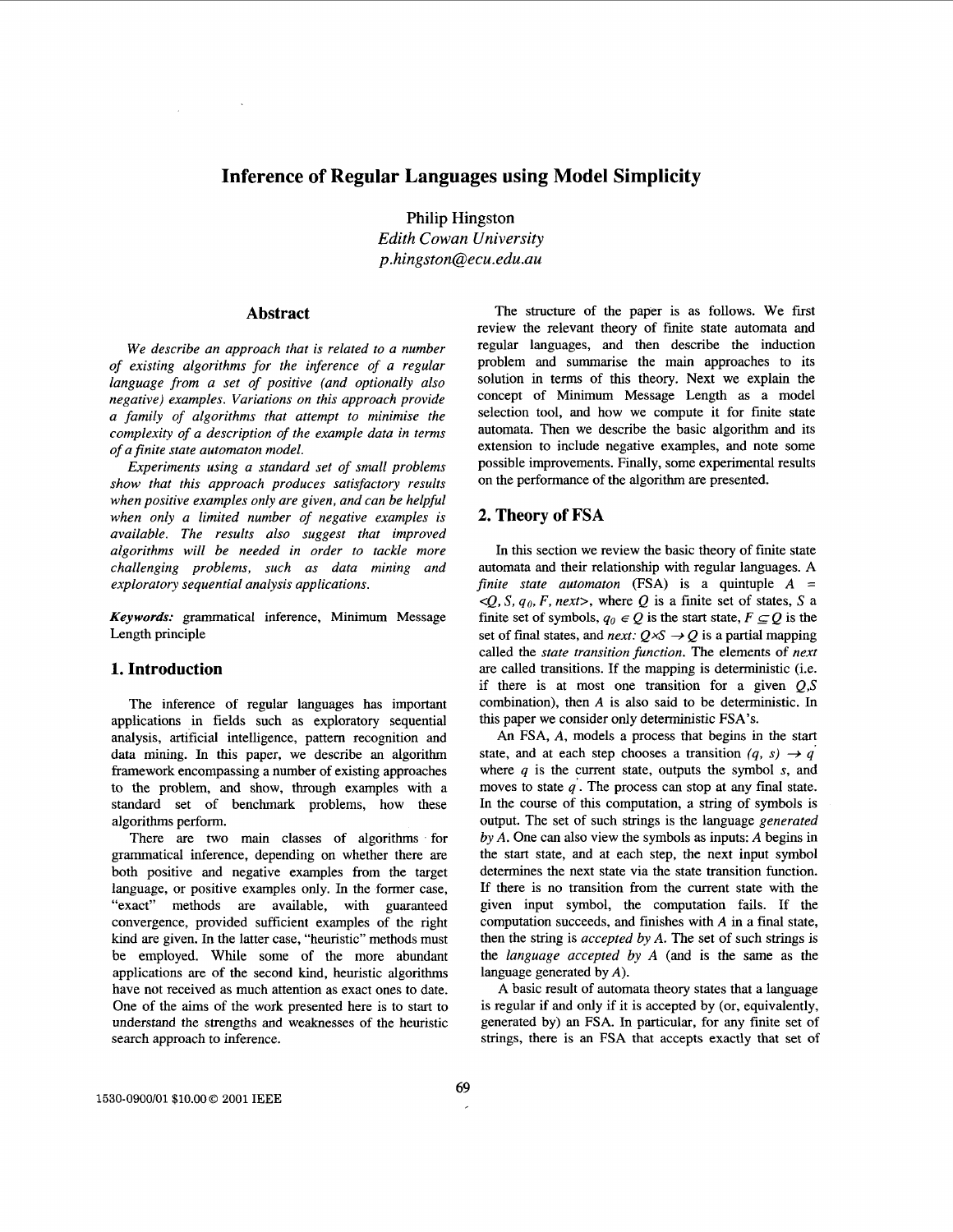<span id="page-2-0"></span>strings. One such FSA is the *prefix tree acceptor* (PTA) of the strings. The PTA may be constructed by simply laying out the **strings** in *L,* using a state to represent each unique prefix of one of the strings.

We can illustrate this with an example from Gaines, (cited in  $[1]$  as originally due to Feldman et al.). The set of **strings** is *L* = *{CAAAB, BBAAB, CAAB, BBAB, CAB, BBB, CB}.* The PTA of *L* is shown in the state diagram below, Figure **1.** In the figure, circles represent the states, and labeled arcs between them represent transitions. We follow the usual convention of marking the start state with a ">" and using a double-circle for the final states.



**Figure 1. Example Prefix Tree Acceptor** 

This FSA represents the language *L* exactly, but does so somewhat wastefully  $-$  there are smaller FSA's that accept *L.* Given any FSA, Nerode [2] showed how to construct a minimal deterministic FSA that accepts the same language as the given FSA (minimal in the sense of having the least number of states). This is sometimes called the *canonical* FSA of that language. In this example, the canonical **FSA** is **shown** in **Figure** *2.* 



### **Figure 2. FSA with least number of states (canonical FSA)**

Note that the FSA in Figure 2 is obtained from the one in Figure 1 by "merging" states together - all the final states have been merged into one, and three other pairs of states, corresponding to the prefixes *{CA,BB}, {CAAJBA},* and *{CAAA,BBAA}* have also been merged. These two FSA's share three properties:

- 1. They accept the strings in *L.*
- 2. Every transition is used in accepting some string of *L* (and therefore all states are accessible).

3. They do not accept any strings that are not in *L.* 

More generally, every (possibly non-deterministic) FSA that satisfies the first two conditions can be obtained by merging states of the PTA, and conversely [3]. Thus each such FSA can be identified with a partition of the states of the PTA. Successive merges correspond to composition of partitions. The FSA's thus form a lattice, and the deterministic ones form a sub-lattice. The PTA is at the top **of** the lattice. Given two FSA's *F* and *G, F<G*  in the lattice if *F* can be obtained by merging states of *G.* 

At the bottom of the lattice is a single-state FSA. This FSA accepts not only *L,* but also any string over the same alphabet. In fact, as we move down the lattice, the set of languages accepted by the FSA becomes less restrictive (i.e. more general). To illustrate this, consider what happens if we merge the two states that follow the start state in Figure 2. The resulting FSA would be nondeterministic, so further states must be merged to obtain a deterministic FSA, giving the FSA shown in Figure 3.



**Figure 3. Canonical FSA after further merging** 

This FSA accepts strings that begin with *BA,* whereas the canonical FSA only accepts strings beginning with *BB, CA* or *CB.* Also, there are now several "loops" in the graph. These can be traversed as many times as desired to add extra symbols to accepted strings.

Finite languages are of theoretical interest, but the practical applications listed earlier concem infnite languages. In the general case, we have a finite sample of strings from some infinite language and are interested in identifying the underlying language, i.e. finding an FSA that accepts (or generates) the language.

Assuming that the sample strings are generated from an FSA using some probabilistic process, we can infer not only the structure of the FSA, but also the parameters of the probabilistic process. In particular, we will assume that a probabilistic finite state automaton (also sometimes called a stochastic finite state automaton) generates the sample strings.

Next we will define what we mean by a probabilistic FSA, but we first need to introduce a technical device that makes the description easier. Rather than specifying a set of final states, *F,* as before, we introduce a special *delimiter* symbol, which is not in the alphabet of the FSA, say "\*". If a state emits the delimiter symbol, this is taken to indicate the end of the string, and no next state is specified (or equivalently, the next state is understood to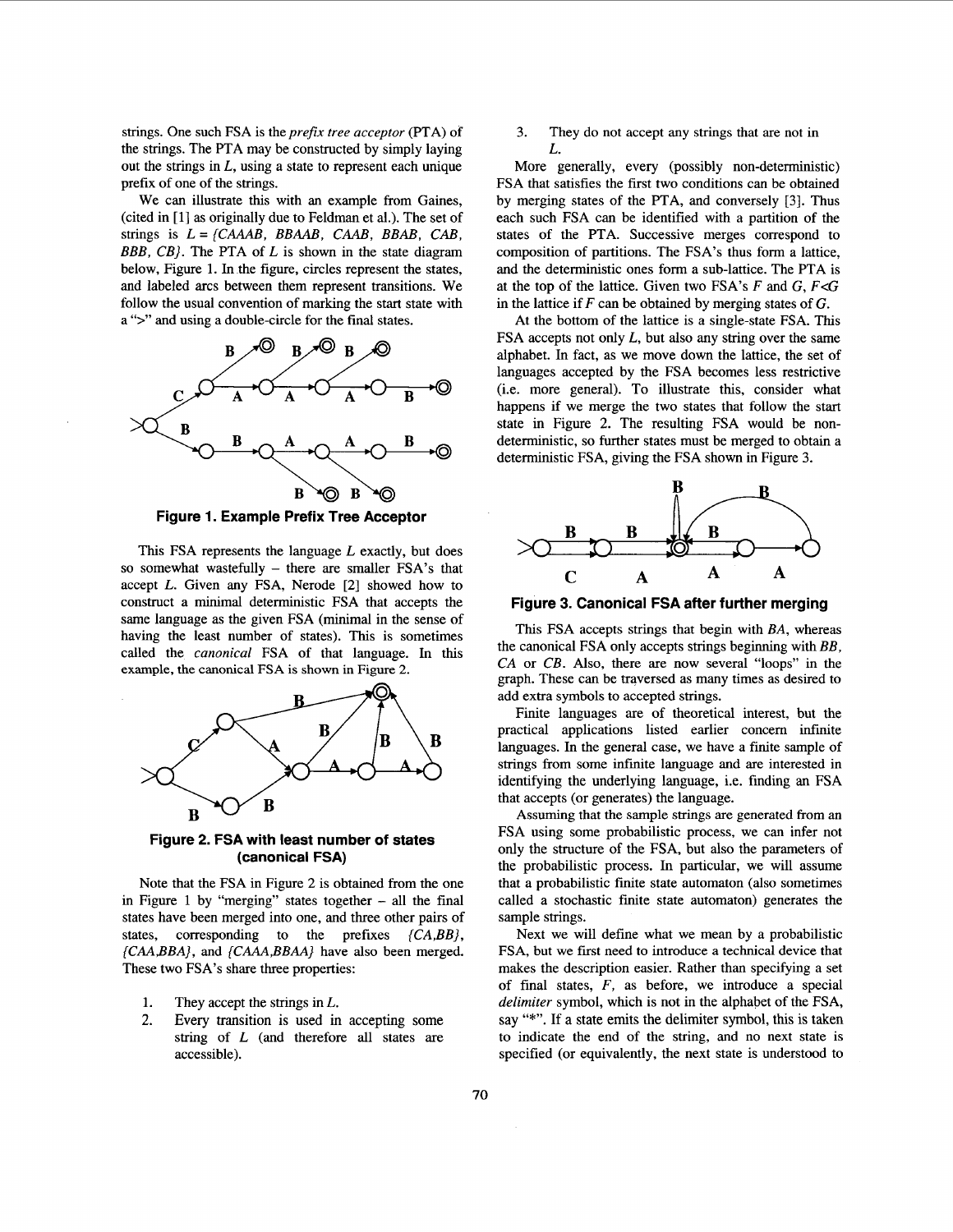be the start state). Thus any state that can emit the delimiter symbol is considered a final state. Now we are ready for the definition of a probabilistic FSA.

A *probabilistic finite state automaton* is formally a quintuple *<Q,* S, *40, next, p>.* where the first four elements are as before, and *p*:  $Q \times S \rightarrow (0,1)$  is a partial mapping which is defined whenever *next* is defined, and where the sum of the values of *p* for any given state is 1. We interpret *p* as giving the probability that a particular symbol will be emitted when we are in a particular state (we call these *transition probabilities).* Once the output symbol is chosen, *next* determines the next state from that symbol. Figure 4 shows one possible set of transition probabilities' for the FSA in [Figure 2.](#page-2-0) Notice the "transition" from the final state using the delimiter symbol. This is the reason for introducing the device  $-$  the probability of ending the string can now be treated in the same way as the probabilities of transitions between states. A probabilistic FSA determines a probability distribution over the strings in the language  $-$  the probability for a particular string is the product of the probabilities of the transitions that generate it.

Note that probabilistic FSA's are essentially a special case of discrete output first-order Hidden Markov Models (HMM's), which have been used extensively in applications such as speech recognition (see, for example, [4]). We do not require the full generality of HMM's for our target applications, and FSA's are much more tractable.



#### **Figure 4. FSA with transition probabilities**

When we construct an FSA from a set of sample strings, we can estimate the transition probabilities by keeping a count of the number of times each arc of the graph has been traversed. When states are merged, the transition counts on the merged arcs are added together. The counts can be converted into probability estimates by dividing each count by the total count **of** all the arcs from that state. Doing this with the FSA in [Figure 2](#page-2-0) yields the probabilistic FSA in Figure 4. In what follows, when we refer' to an FSA, we will often mean an FSA with transition counts, or a probabilistic FSA, depending on the context.

#### **3. The induction problem**

As was stated earlier, we are concemed with the problem of identifying a regular language from a finite sample of strings in the language, i.e. with finding an FSA that accepts the language. For example, in the case of exploratory sequential analysis, we are given coded behaviour sequences, and we are interested in finding out something about the underlying processes that are producing the behaviours. In speech recognition applications, we are given examples of strings of phonemes representing spoken words to be recognised, and we want to find models that enable **us** to recognise these words. In data mining, we might, for example, have a data set of sequences of credit card transactions, and might want to derive models that will help to detect possible fraudulent activities.

In the grammatical inference tradition, we usually also have a set of negative examples - strings that are not in the language. Sometimes one is provided with an oracle or teacher that will answer whether a particular string is in the language or not, or other questions that can be used to identify the FSA. These additional data are needed if one wishes to identify the target FSA *exactly.* In the applications listed above, it **is** more likely that we will have a given set of positive examples only. In this case, the target FSA can only be approximately identified, and heuristic methods come into play.

In each case, **if** the underlying language is infinite, then an FSA that accepts **only** the finite sample (e.g. the canonical FSA) cannot be the right model! Supposing that we already have an FSA that accepts the sample strings (say the PTA or the canonical FSA), there are two ways to make it accept more strings. We could add transitions that are not used in the sample strings, or we could merge states, creating altemate paths and loops in the state graph. Since we have no rational basis for hypothesising extra transitions, we usually assume that the sample is large enough for all the necessary transitions to be represented (the sample is then said to be *structurally complete).* 

Looking at the second possibility, we know that we can expand the language accepted by an FSA by merging states, **so** traversing down the lattice. If we keep merging, we will eventually reach the single-state FSA, **so** we want to stop before then. The question is - when should we stop merging? There are at least two distinct answers.

If negative examples are supplied, these can be used to stop merging too far. If we merge too many states, the resulting FSA will accept one of the negative examples. An algorithm of this type is the **RPNI** *(regular positive and negative inference)* algorithm *[5].* RPNI starts with the PTA, and merges pairs **of** states if possible, using a fixed depth-first ordering of state pairs. It runs in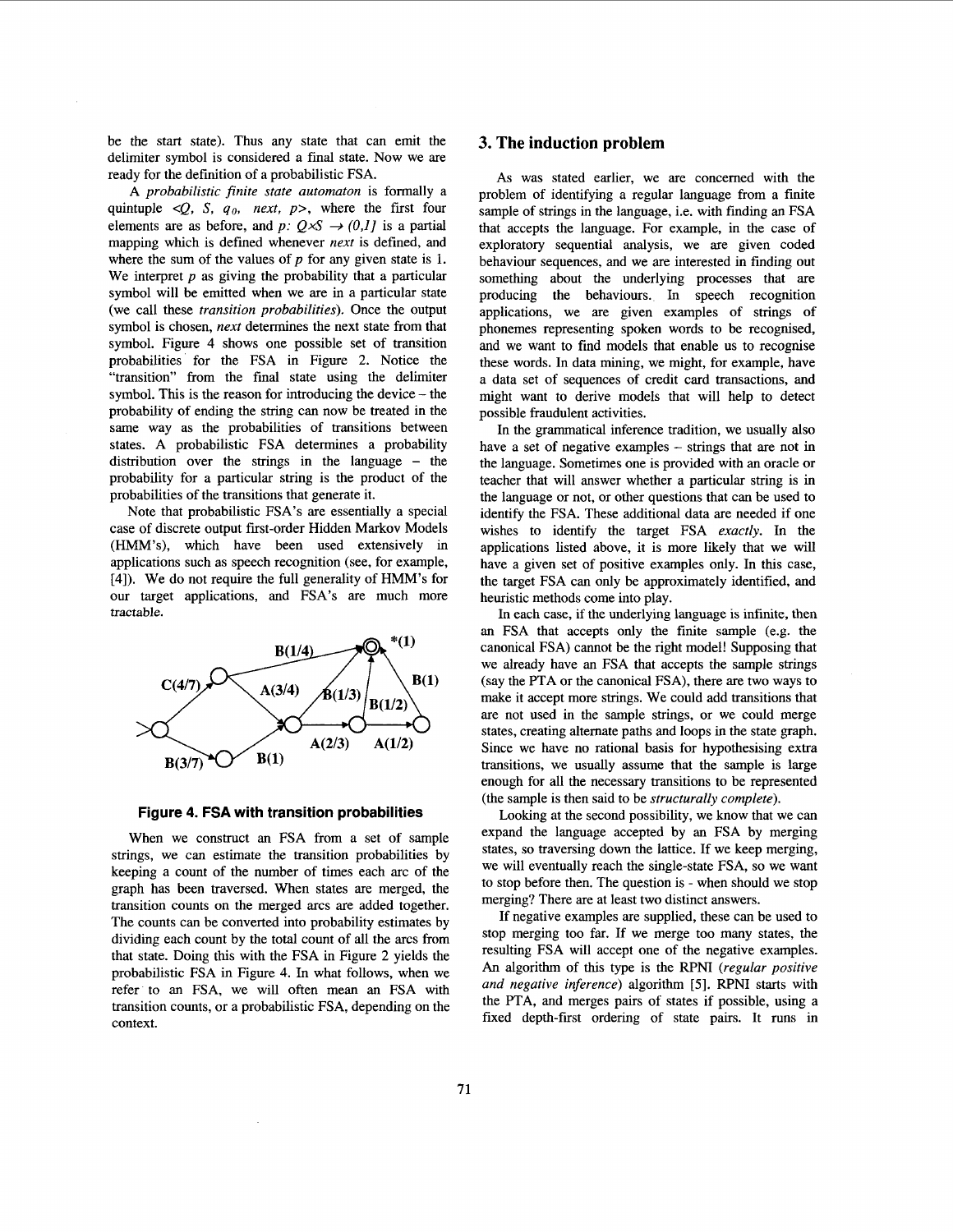polynomial time and is guaranteed to identify the correct FSA given completeness conditions on the sample data.

The second possibility, when only positive examples are supplied, is to use a formulation of Occam's razor to select the FSA in the lattice that provides the "simplest" explanation of the data. This idea is behmd a number of algorithms. The general pattem is to construct the PTA for the sample strings, and then to perform successive merges of states, seeking to optimise a "figure of merit" or simplicity measure.

In one of the earliest investigations of this kind, [1], Gaines describes ATOM, a system that used a dualobjective minimization criterion (number of states and an entropy-based measure) and looks for discontinuities of the minimal entropy value as the number of states is varied. He studied data sets from a range of applications, showing the ability of ATOM to identify various kinds of structure inherent in the data.

Patrick and Chong [6] describe an algorithm that uses Minimum Message Length [7, 8] as the measure of simplicity. The algorithm was implemented as part of a system for recording, coding and analysing behaviours from videos. It was later generalised and improved by Raman et a1 **[9].** In that version, FSA's are allowed to be non-deterministic. Hingston and Lees [ 101 implemented an improved version of Patrick and Chong's algorithm and Lees has used it to analyse data from a vocabulary learning experiment [11]. Stolcke et al [4] describe a similar algorithm for HMM's. The Alergia algorithm [12] is similar to both RPNI and these simplicity-based algorithms, where the role of negative examples in RPNI (in preventing merges) is replaced by a test of similarity of behaviours of states. Grunwald [ 131 used the Minimum Description Length principle as formulated in **[14]** to induce grammars rather than FSA's, from positive samples. Both MML and MDL have been used as model selection principles for other induction tasks.

### **4. Minimum Message Length for FSA's**

**For** the case of induction from positive examples, since a simplicity measure will be used to guide the search down the lattice, a suitable measure must be chosen. We have chosen to use the Minimum Message Length (MML), which is described below.

The motivation behind this choice is that the description with the shortest optimal encoding provides the "simplest", and therefore the best, explanation of the observed data. Imagine the situation where we wish to communicate the data to another person, perhaps over a computer network. We send a message to the other person describing the data set. We want this message to be as short as possible.

The description consists of two parts: a description **of**  the model (the FSA) and a description of the data using that model. At first, it may not be clear why the description of the model must be included. This is because it may be possible to achieve a very compact description of the data using a very complex model, which should not be considered to be a simple explanation. In the extreme case the model could just enumerate the data and no separate description of the data is needed at all! Requiring the description to include both the model and the data provides a trade-off between model complexity and accuracy.

**So,** given a data set, D, we seek an FSA, *F,* which minimises the quantity:

#### *DescriptionLengthfF)* + *DescriptionLength(DIF),*

where the each description is optimally encoded. How can we compute these description lengths? There are two possible ways - specify a particular coding scheme, or compute the probability of each event (then the length of an optimally encoded description is  $-log(p)$ , the negative log-likelihood of the event occurring). We designed an encoding scheme for the FSA's, **so** as to calculate the description length for *F.* Once the FSA is specified, a probability distribution over the set of strings from which the sample is drawn is determined, (as in Figure 4), and we can calculate the second description length.

It is interesting to note that minimising description length is equivalent to maximising the a-posteriori probability of the FSA model given the data. To see this consider the formula

$$
prob(F|D) = \frac{prob(D|F) \times prob(F)}{prob(D)}.
$$

The denominator on the RHS is fixed by the data, **so** to maximise the LHS is to maximise the numerator on the **RHS.** Taking negative logs, we see that this is the same as minimising the expression:

 $-log(prob(F) \times prob(D|F))$  $= -log(prob(F)) + -log(prob(D|F))$  $=$  *DescriptionLength(F)* + *DescriptionLength(D|F).* 

#### **4.1 Coding Scheme**

Here we will describe our coding scheme. A description of the FSA lists the following

- 1. the number of states, *N,* in the FSA,
- 2. for each state  $j$ ,  $t_j$ , the total of all transition counts leaving the state,
- 3. for each state *j* and symbol *i*,  $n_{ij}$ , the transition count for this symbol leaving the state,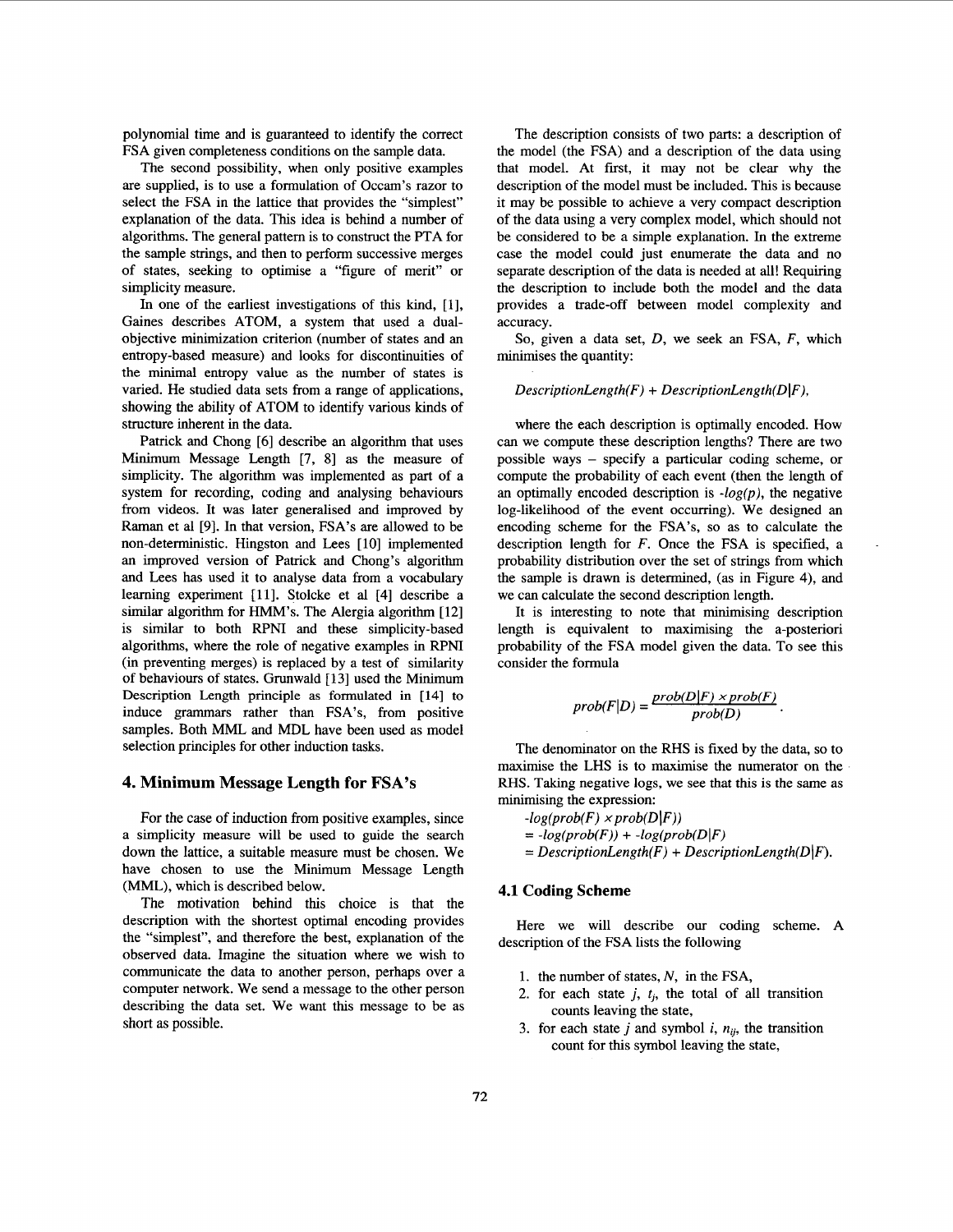4. for each state j and symbol *i*, if  $n_{ii}$  is not 0 (there is a transition for symbol *i)* and symbol *i* is not the delimiter, the description must specify the next state.

Finally we want to encode the data. This can be done by beginning at the start state, and traversing the FSA, encoding the symbol to be selected for each transition at each step. As each symbol is emitted, the transition counts can be decremented. Assuming that an optimal code is selected based on the probabilities when each symbol is emitted, the total message length required for symbols emitted from state  $i$  can be calculated.

The detailed derivation of the final formula is omitted here, but the result is:

$$
\begin{aligned} & \sum_{j=1}^{N}(t_{j}+log((t_{j}+V\cdot 1)!)\cdot log((V\cdot 1)!)\cdot \sum_{i=1}^{V}log(n_{ij}!)) \\ & j=1 \\ & +N\cdot log(N!)\cdot log(N)\,, \end{aligned}
$$

where  $V$  is the number of symbols in the alphabet, and *M* is the number of non-delimiter arcs in the FSA. Notice that the formula is written *so* that the additive contribution of each state can be separated from that of other states.

#### **5. The induction algorithm**

We fist introduce the basic induction algorithm for the case **of** positive examples only. We then show how it is modified to handle positive and negative examples.

The basic algorithm is a greedy search over the lattice of FSA's by performing successive deterministic merges of pairs of states, starting with the PTA of the (positive) example set. Being greedy, the search is incomplete, and may not find the optimal solution. In pseudo-code, the basic algorithm can be written as in Figure 5.

*function Greedy(examp1e set): FSA; begin*   $b := PTA(example set);$   $t := BestMerge(b);$ *while FOM(t)* < *FOM(b) do begin end;*   $Greedy := b$ ;  $b := t$ ;  $t := BestMerge(b)$ ; *end;* 

```
function BestMerge(FSA: 8: FSA; 
begin 
      b := f;
      for each SI ,s2 in Stateslf) do begin 
             t := DeterministicMerge(f, s1, s2);if FOM(t) < FOM(b) then b := t;
      end; 
      BestMerge := b;md. 
function DeterministicMerge(FSA: f; State: SI ~2): FSA; 
begin 
      d := Mergelf, SI, s2); 
      while d is not deterministic do begin 
             find a state with two transitions for the same 
             output, but different next states ql and q2; 
             d := Merge(d, ql, 92); 
       end; 
end:
```
## **Figure 5. Greedy search with positive examples only**

*DeterministicMerge* can be implemented using a stack **of** pairs **of** states that need to be merged, and using a version of the Union-Find algorithm, (see, for example, **[15],** pp **236-245),** to represent and update the partition that is being created. The pair of states to be merged is pushed onto the stack initially. When a pair of states is popped, they are merged (if not already merged), and more state pairs may be pushed onto the stack if needed to keep the merged state deterministic.

In the case where only positive examples are available, **if** the figure **of** merit is Minimum Message Length, then the result of greedy search is an FSA that is at a local optimum **of** the MML, which we hope is also a global optimum or close to it.

#### **5.1 Including negative examples**

When negative examples are provided, merging a pair of states can result in an FSA that accepts one of the negative examples. In this case, we say that the FSA and the negative examples are *inconsistent.* We modify *BestMerge* by adding a consistency check after the merge. This prevents the FSA from collapsing too far, and the result will be an FSA that is at a local minimum of message length, number of states or transitions, depending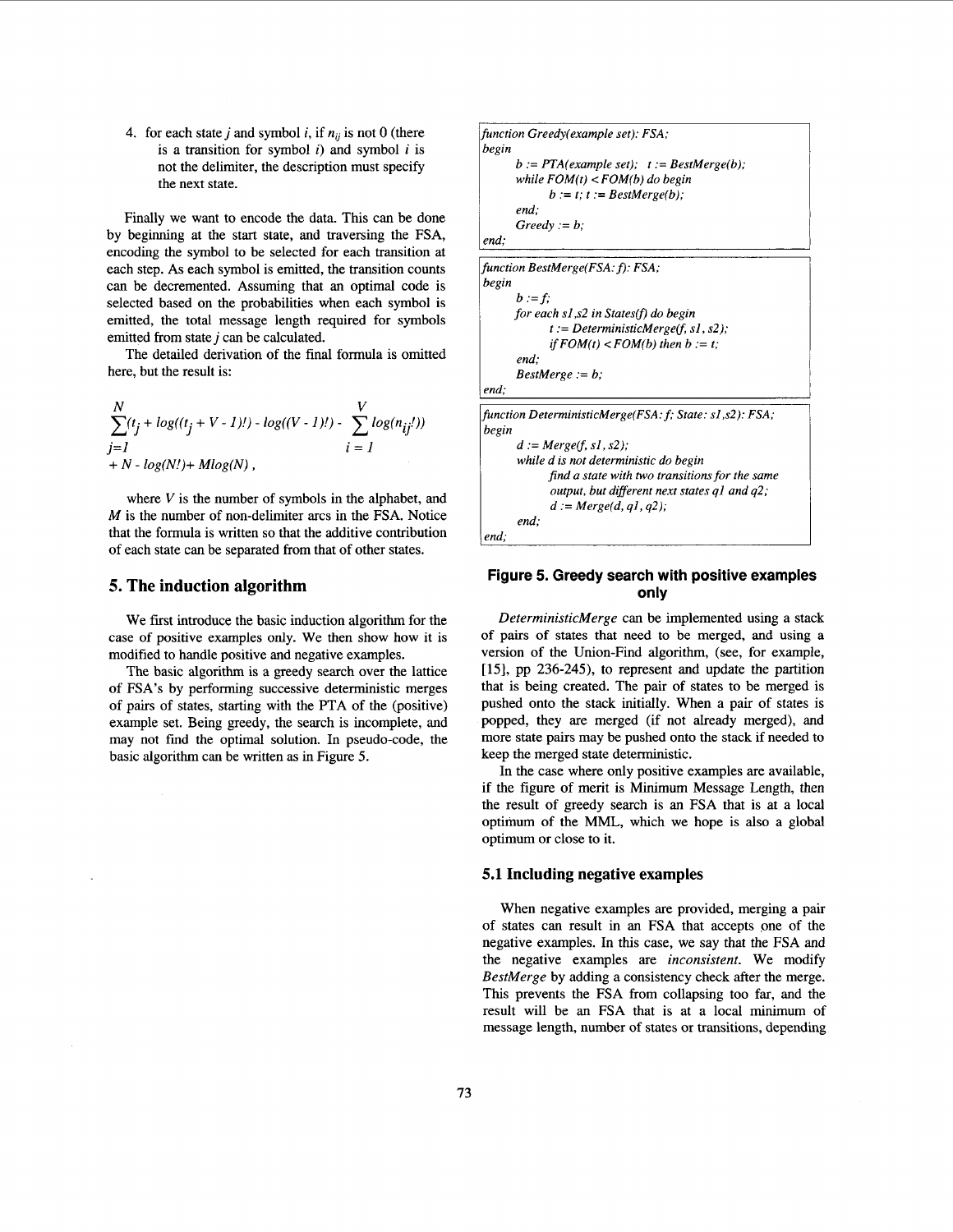on the figure of merit chosen, among FSA's that are consistent with the negative examples.

#### **6. Improving greedy search**

In this section, we discuss some enhancements to the basic algorithm. One dimension of improvement is completeness of the search. Raman et al, in **[9],** modified the algorithm by replacing greedy search with a beam search, and extending the search space to nondeterministic automata. Beam search keeps several candidate FSA's at each step in the search, rather than only the best (a beam rather than a point). This makes the search more complete, but much slower! We have implemented a version **of** beam search that works with deterministic FSA's.

A second dimension of improvement is execution speed. We have implemented several methods that improve the speed of the algorithm. These can be used with search methods that merge states, such as greedy and A second dimension of<br>speed. We have implement<br>improve the speed of the alg<br>with search methods that merg<br>beam search and RPNI.

#### **6.1 Incremental calculations**

Lazy and incremental calculations can be used to good effect to improve the efficiency of the basic algorithm. For example, the formula for the MML of an FSA is expressed as the sum of a global part and a contribution from each state. These state contributions only need to be recalculated when each particular state is modified, thus making the calculation of the overall MML much faster. In fact, when **a** candidate **pair** is being **tried,** it is **not**  necessary *to* actually carry out the merge. It **is** possible to calculate the change in the figure of merit that would result from the merge by manipulating only the states involved in the merge (or copies of them). Only when it is known that the change in figure of merit is good enough do we actually carry out the merge. This is a large saving when the FSA has many states.

#### **6.2 Quick consistency checking**

When negative examples are provided, some merges will be rejected because the merged FSA would accept one **of** the negative examples. To avoid doing the merge in these cases saves a lot of needless computation. Therefore, a quick way to check for this beforehand is worth doing.

One way to do a quick check relies on the following observation: If at any stage the merge **of** a pair of states is rejected, then the merge will also be rejected at any time from then on (even if more transitions are added to the **FSA,** or more states are merged). This applies not only to the original pair of states, but also to any states that they are merged into. **So** it is worthwhile remembering when a merge is rejected. We will say that such a pair of states is *inconsistent* with each other with respect to the sets of positive and negative examples. We implemented this by keeping, for each state, a list of states known to be inconsistent with it. When a pair of states is merged, the merged state inherits the union of its parents' known inconsistent states. In particular, a state cannot be allowed to be inconsistent with itself, which provides another quick check  $-$  if the known inconsistent states for two states intersect, then those two states are themselves inconsistent (and can be added to each other's list of known inconsistent states).

## **7. Results**

In this section we describe some experiments comparing the performance of the greedy algorithm with the RPNI algorithm when positive and negative examples are given, and investigating the success of the greedy algorithm when only positive examples are given.

For these experiments, we used a standard set of 15 regular languages [16]. These languages are listed in Table 1.

|     | Description                  | # states in the |
|-----|------------------------------|-----------------|
|     |                              | canonical FSA   |
| L1  | $a^*$                        |                 |
| L2  | $(ab)*$                      | 2               |
| L3  | Not ending in odd number of  | 4               |
|     | b's then odd number of a's   |                 |
| L4  | Not having 3 consecutive a's | 3               |
| L5  | Even number of a's and even  | 4               |
|     | number of b's                |                 |
| L6  | Number of a's and number of  | 3               |
|     | b's congruent modulo 3       |                 |
| L7  | a*b*a*b*                     | 4               |
| L8  | a*b                          | $\overline{c}$  |
| L9  | $(a^*+c^*)b$                 | 4               |
| L10 | $(aa)*(bbb)*$                | 5               |
| L11 | Even number of a's and odd   | 4               |
|     | number of b's                |                 |
| L12 | a(aa)*b                      | 3               |
| L13 | Even number of a's           | 2               |
| L14 | $(aa)*ba*$                   | 3               |
| L15 | bc*b+ac*a                    | 4               |

**Table 1** - **Tomita regular languages** 

#### **7.1 Positive and negative examples**

For each language, we used canonical **FSA's** to generate a random sample of 100 positive examples and **100** negative examples. When generating positive examples, we assigned equal probability to each possible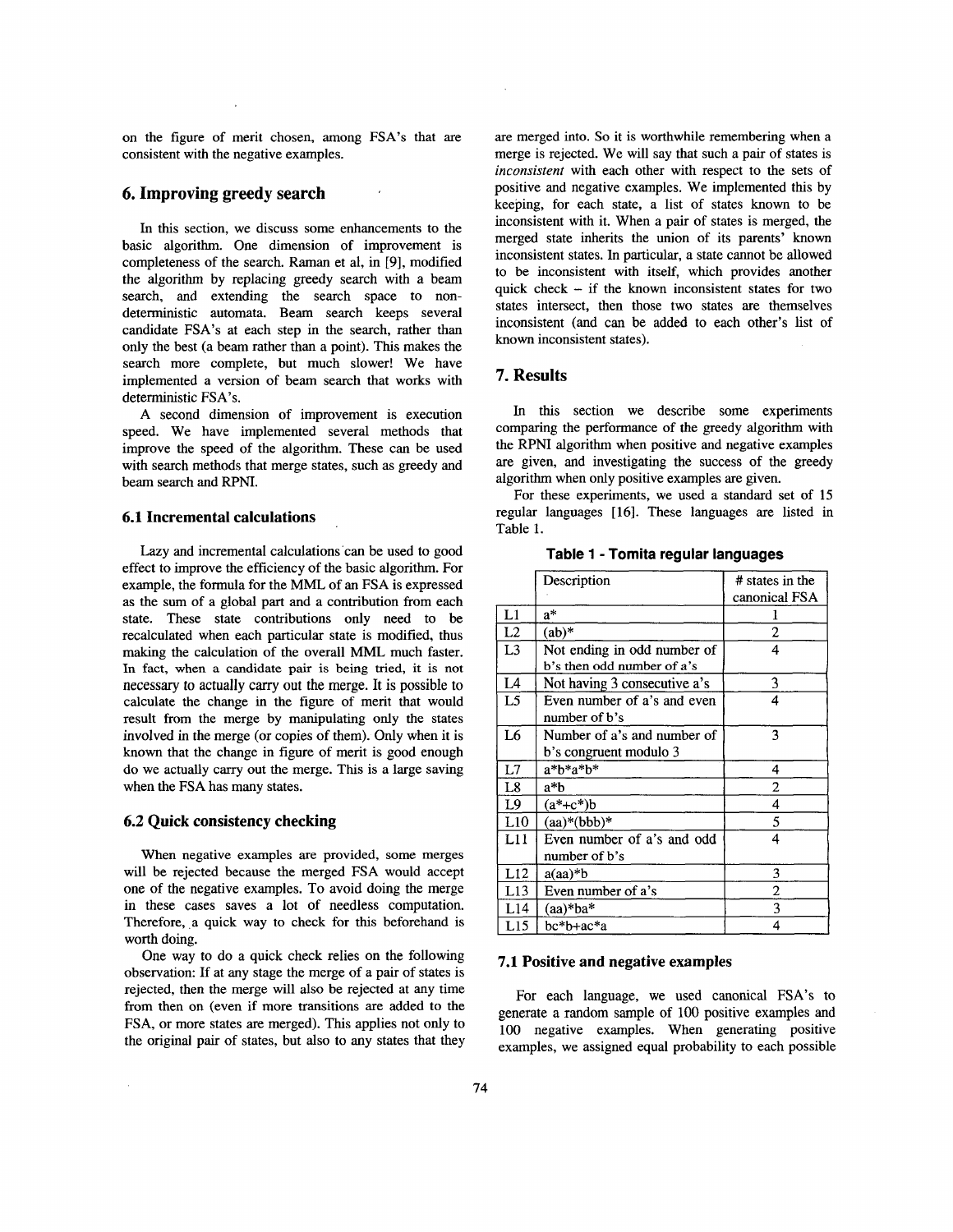symbol that a given state may emit. A different choice of probabilities would lead to different results for the greedy search algorithm, which models these probabilities, whereas RPNI does not. We then used these samples to induce FSA models, using RPNI and greedy search with MML as the figure of merit. If the target FSA was identified, we counted this as a success. If not, we generated another random sample and used it to test the FSA, recording the percentage of positive examples accepted by the FSA (TP), and the percentage of negative examples rejected by the FSA (TN). We repeated this procedure 100 times for each language. Table 2 shows the number of times the target was correctly identified by each algorithm, and the mean values for TP and TN for those trials that *did not* correctly identify the target.

Generally, both RPNI and greedy search correctly identified the target most of the time, and both algorithms achieve good classification performance even when the target was not identified. Each algorithm clearly outperformed the other on particular target languages (these are highlighted in Table 2). It is instructive to consider why this occurred in each case. (Incidentally, in the experiment described above. RPNI was generally about 3-4 times faster than greedy search.)

Table 2 - Accuracy of RPNI and greedy search with positive and negative examples

|                | <b>RPNI</b> |      | Greedy MML |     |      |      |
|----------------|-------------|------|------------|-----|------|------|
|                | %           | TP   | TN         | %   | TP   | TN   |
| L1             | 100         |      |            | 99  | 100  | 100  |
| L2             | 100         |      |            | 100 |      |      |
| L <sub>3</sub> | 92          | 93.1 | 99.4       | 52  | 96.8 | 98.4 |
| L4             | 95          | 99.2 | 94.6       | 67  | 98.1 | 99.8 |
| L5             | 100         |      |            | 100 |      |      |
| L6             | 100         |      |            | 100 |      |      |
| L7             | 97          | 93.3 | 98.6       | 79  | 99.3 | 98.9 |
| L8             | 100         |      |            | 100 |      |      |
| L9             | 0           | 99.9 | 98.8       | 81  | 99.8 | 98.7 |
| L10            | 14          | 99.9 | 99.0       | 100 |      |      |
| L11            | 100         |      |            | 100 |      |      |
| L12            | 92          | 99.1 | 95.6       | 100 |      |      |
| L13            | 100         |      |            | 100 |      |      |
| L14            | 64          | 100  | 99         | 100 |      |      |
| L15            | 49          | 99.9 | 99.1       | 100 |      |      |

Since RPNI is guaranteed to identify the canonical **FSA** given a sufficient sample (technically a *characteristic* sample), it is clear that the random generation procedure did not always provide such a characteristic sample. But in real applications, if the number of negative examples available is limited, it is not possible to know whether or not the sample is characteristic (without prior knowledge of what the target FSA is). It is interesting to note that greedy search sometimes correctly identified the target **FSA** in these cases, where RPNI did not. Using L9 as an example, we saw by inspection that **FSA's** found by RPNI accept either *CAB* or *ACB* or both, neither of which is in L9. So we know that the samples generated lacked negative examples of one or both of these types. Yet greedy search found the correct target. This was because the positive examples also lack strings of this type, reflected in a lower message length to the target **FSA.** 

What about the languages with which greedy search had trouble? There are two ways in which greedy search can "fail" to find the target language – since the search is incomplete, it may fail to find the **FSA** with the lowest message length, or, it may be that the **FSA** with the lowest message length is not the target **FSA.** How can this happen, since we used the target FSA to generate the sample data? The explanation is that message length is related to the probability that the particular model **(FSA)**  is the target one. Thus it is possible, though less likely, that a model other than the one with smallest message length is the target. Taking L3 as an example, we saw that in many cases the target **FSA** and the one found by greedy search had almost the same MML. Thus these two **FSA's**  were almost equally likely given the sample data, and their behaviours were almost identical.

These results suggest that greedy search, or another method based on MML, can be a useful alternative to "exact" methods like RPNI when a limited number of negative examples is provided.

## **7.2 Positive examples only**

As discussed earlier, when only positive examples are available, exact methods do not apply and a heuristic method like greedy search with MML is needed. To investigate how effectively a model simplicity criterion like MML replaces negative examples, we applied greedy search to the same example sets as in the first experiment, this time ignoring the negative examples.

**Table 3** - **Mean MML's found by greedy search with and without negative examples** 

|                | target  | Greedy $+/-$ | $Greedy +$ |
|----------------|---------|--------------|------------|
| L <sub>3</sub> | 877.16  | 880.71       | 869.81     |
| L <sub>4</sub> | 746.54  | 746.2        | 741.83     |
| L <sub>5</sub> | 2072.55 | 2072.55      | 2203.89    |
| L <sub>6</sub> | 1626.54 | 1626.54      | 1738.39    |
| L7             | 762.3   | 762.88       | 751.38     |
| L11            | 2615.20 | 2615.20      | 2790.5     |
| L13            | 1182.58 | 1182.58      | 1253.15    |

For the languages L1, L2, L8, L9, L10, L12, L14 and L15, greedy search with positive examples only performed just as well as when negative examples were